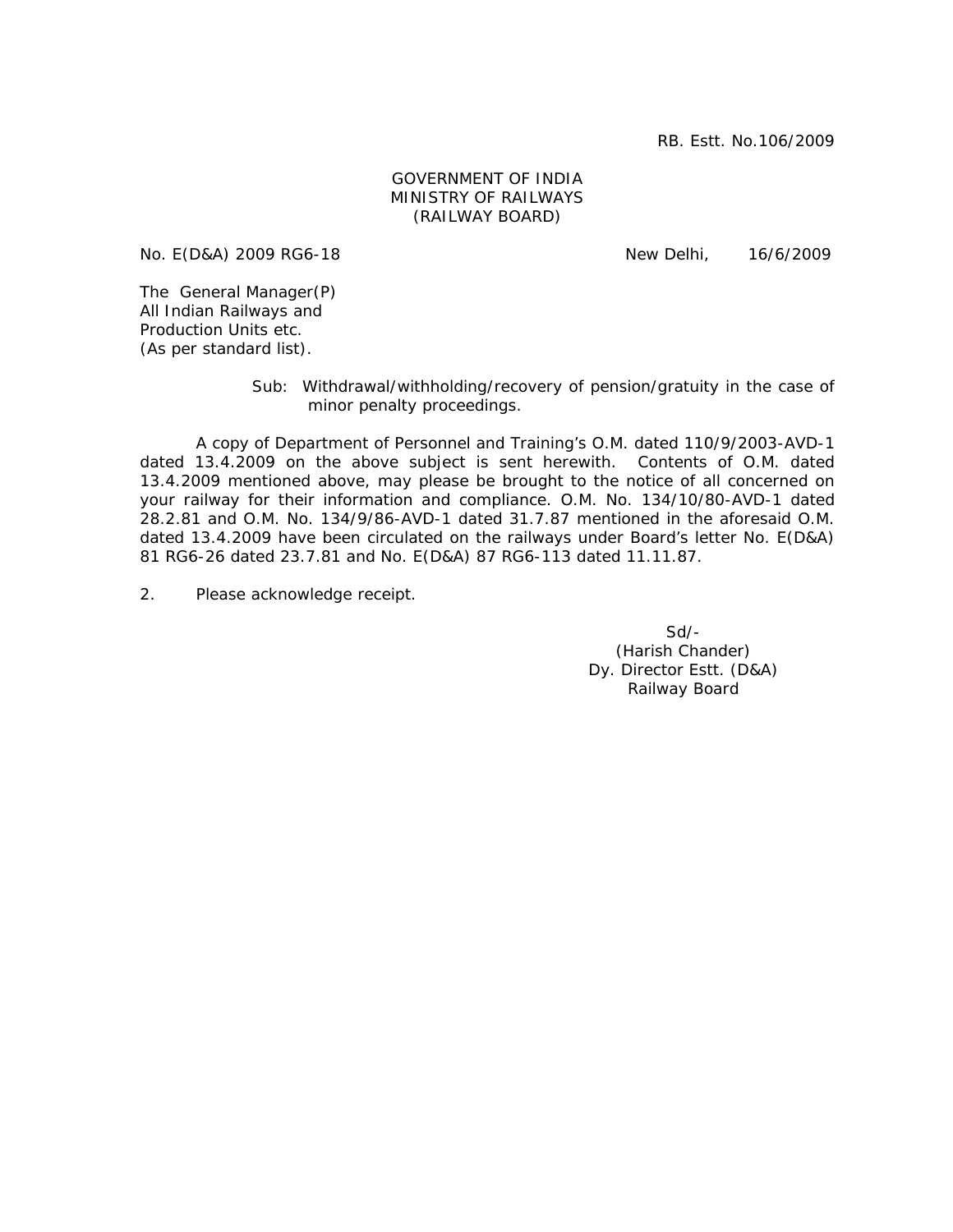## No.110/9/2003- AVD-L Government of India Ministry of Personnel, Public Greivances and Pensions (Department of Personnel and Training)

New Delhi Dated the 13th April, 2009

## Office Memorandum

## Withdrawal/withholding/recovery of pension/gratuity in the Subject: case of minor penalty proceedings.

The undersigned is directed to refer to this Department's OM no 134/9/86-AVD-I dated 31st July 1987 wherein it was clarified that the Central Government has the power to withhold or withdraw pension even as a result of minor penalty proceedings instituted against a charged officer during his service and which had continued after his retirement provided grave misconduct or negligence is established. The underlying basis for this OM was that there can be circumstances wherein proceedings initiated for minor penalty could result in establishment of grave misconduct or negligence on conclusion of the proceedings warranting a cut or withholding of pension or recovery of pecuniary loss. The CM of 31st July 1987 was issued in cancellation of the earlier OM'no 134/10/80-AVD-1 dated 28th Feb 1981 which interalia, stated that 'grave misconduct or negligence' cannot be established as a result of minor penalty proceedings.

The OM of 31.7.1987 came for scrutiny before the Central  $\mathcal{D}$ Administrative Tribunal (CAT), Principal Bench, Delhi in OA no 2068 of 2002 (R.S Sagar, NOIDA,UP Vs Union of India), pertaining to the Ministry of Urban Development and Poverty Alleviation. The Hon'ble Tribunal was considering an application against the order of withholding of gratuity of a charged officer who had retired from service. The Tribunal, while considering the said case set aside the said OM of 31st July 1987 of this Department holding it ultra vires the CCS(Pension) Rules 1972. The ratio of the decision in this OA was applied to OA no 1:22 of 2003 (I.K Rastogi Vs Union of India) by Principal Bench, Delhi. This Department was neither a party nor impleaded in the said OAs at any stage.